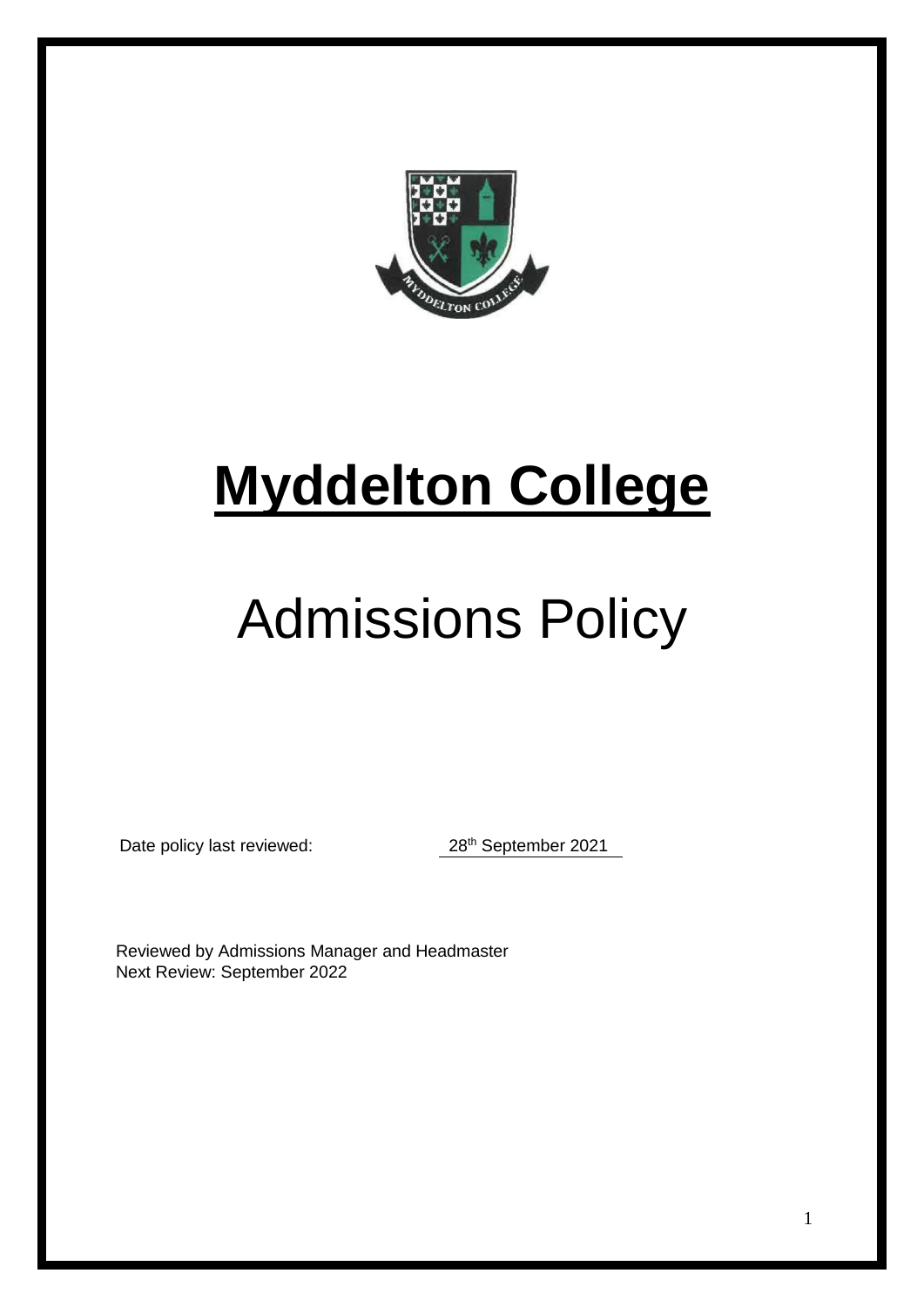This policy sets out the criteria for admission to Myddelton College ('the College'). In addition, it offers guidance for parents whose children have additional learning needs.

Myddelton College is a co-educational independent School for pupils from ages 3.5 to 18. Deciding on the right school for your son or daughter is hugely important, and our top priority is to work with our pupils to help them become confident, mature and well-educated young people, and to leave us well equipped for the challenges that they will face in their lives. Myddelton College is responsible for a young person's whole development, '**we provide more than an education'.** The College must be reasonably sure that it will be able to educate and develop the prospective pupil to achieve his or her full potential and in line with the general standards achieved by the pupils' peers, so that there is every chance that he or she will have a happy and successful school career and emerge a confident, well-educated and wellrounded adult.

#### **Responsibility**

The Headmaster is responsible for setting and reviewing the Admissions Policy and for all decisions on admissions, scholarships and bursaries, advised by the Finance Director. The Admissions Registrar is responsible to the Headmaster for the administrative matters pertaining to admission at the College. This policy is reviewed on an annual basis.

#### **Equal Treatment**

Myddelton College's aim is to encourage applications from candidates with a diverse range of backgrounds. This enriches our community and is vital in preparing our pupils for today's world. A number of scholarships and bursaries are offered in order to make it possible for those who would otherwise not be able to afford the fees, and who meet the College's admission criteria, to attend the College.

Myddelton College is committed to equal treatment for all, regardless of a candidate's sex, race, ethnicity, religion, disability, sexual orientation or social background.

#### **Additional Learning Needs**

Myddelton College does not unlawfully discriminate in any way regarding entry. The College encourages applications from candidates with disabilities and additional learning needs providing that we can reasonably offer the support the child requires, cater for any additional needs and that our campus can accommodate them. In order for the College to consider what reasonable adjustments it may need to make for each individual pupil, full disclosure by parents or guardians of any medical reports, educational psychology or psychiatric assessments, or any other relevant information, should be provided by parents.

The College will discuss thoroughly with parents (and their son/daughter's medical advisers where necessary) the adjustments that can reasonably be made for them if they were to become a pupil at the College.

In the event of the parents disclosing relevant information, which they are already aware of, after accepting a place, or it is discovered to have been deliberately withheld at any stage during or after the admissions process, and the College is unable to make reasonable adjustments to cater for the pupil, the College reserves the right to withdraw the offer of the place or, if the pupil has already joined the College, to ask the parents to withdraw their son/daughter.

Provision of learning support may warrant an additional charge.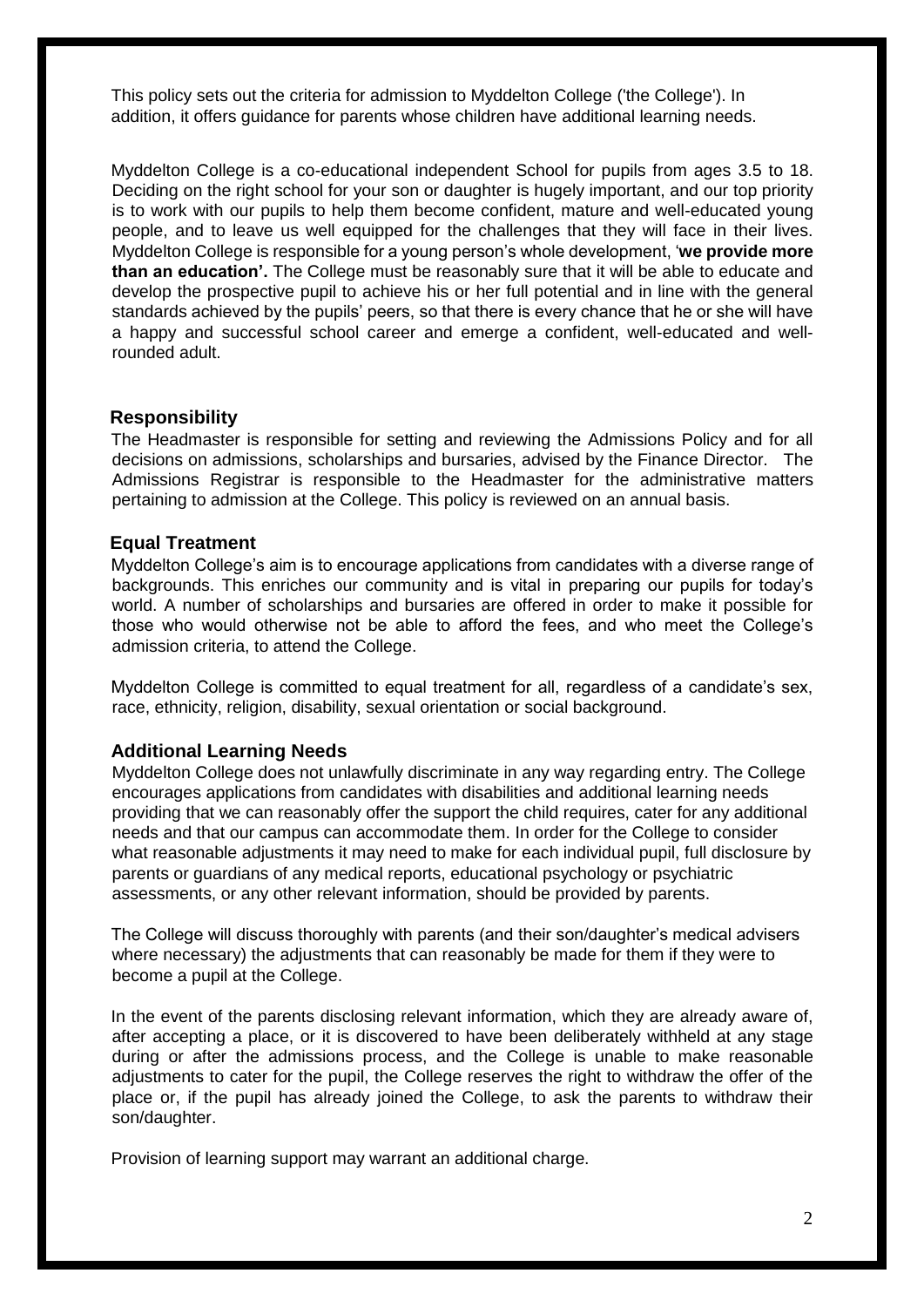This policy will be reviewed annually or according to statutory change or a decision by the Board to change the admissions procedures or the nature of scholarships and bursaries.

## **Admissions Criteria**

Admission to the College depends upon a prospective pupil meeting the criteria required to maintain and, if possible, improve the educational and general standards for all of its pupils, commensurate with the College ethos and aims. The College's criteria for admissions are:

- that a prospective pupil achieves a satisfactory mark in Preparatory School assessment or the College entrance assessments and interview to satisfy the Headmaster that he or she can cope with the general pace of learning at the College;
- In line with the Equality Act 2010, an individual's economic status, race, ethnicity, sexual orientation, religious beliefs or disability do not form part of this selection process;
- that a prospective pupil, in the judgement of the Headmaster, shows sufficient aptitude, commitment and willingness to benefit from the educational opportunities on offer at the College;
- that the College is able to meet the needs of a prospective pupil without impairing the education of other pupils;
- that there are sufficient vacancies in the appropriate year-group or boarding house.

Should a candidate be disabled under the definition of the Equality Act 2010 or the Special Education Needs and Disability Act 2001 then all reasonable special arrangements can be made on request. The College recommends that parents of a child who has any disability or additional learning needs should provide the College with full details prior to the admissions procedure, at registration, or subsequently before accepting the offer of a place.

## **Admissions Process**

Applications for places are accepted for all ages and at any time during the academic year, although generally we do not admit pupils into Year 11, which is mid-way through a GCSE course and Lower  $6<sup>th</sup>$  for the second year of A levels. Although theoretically it is possible to change schools during the public examination course, we find that, in reality, it is rarely possible to match syllabuses. In such cases we would usually recommend re-starting the GCSE or A level course even if this does mean dropping back a year.

The College strongly recommend engaging with a college representative before the registration process begins. This should be done by engaging with a college representative via email, telephone, meetings or a combination of all methods.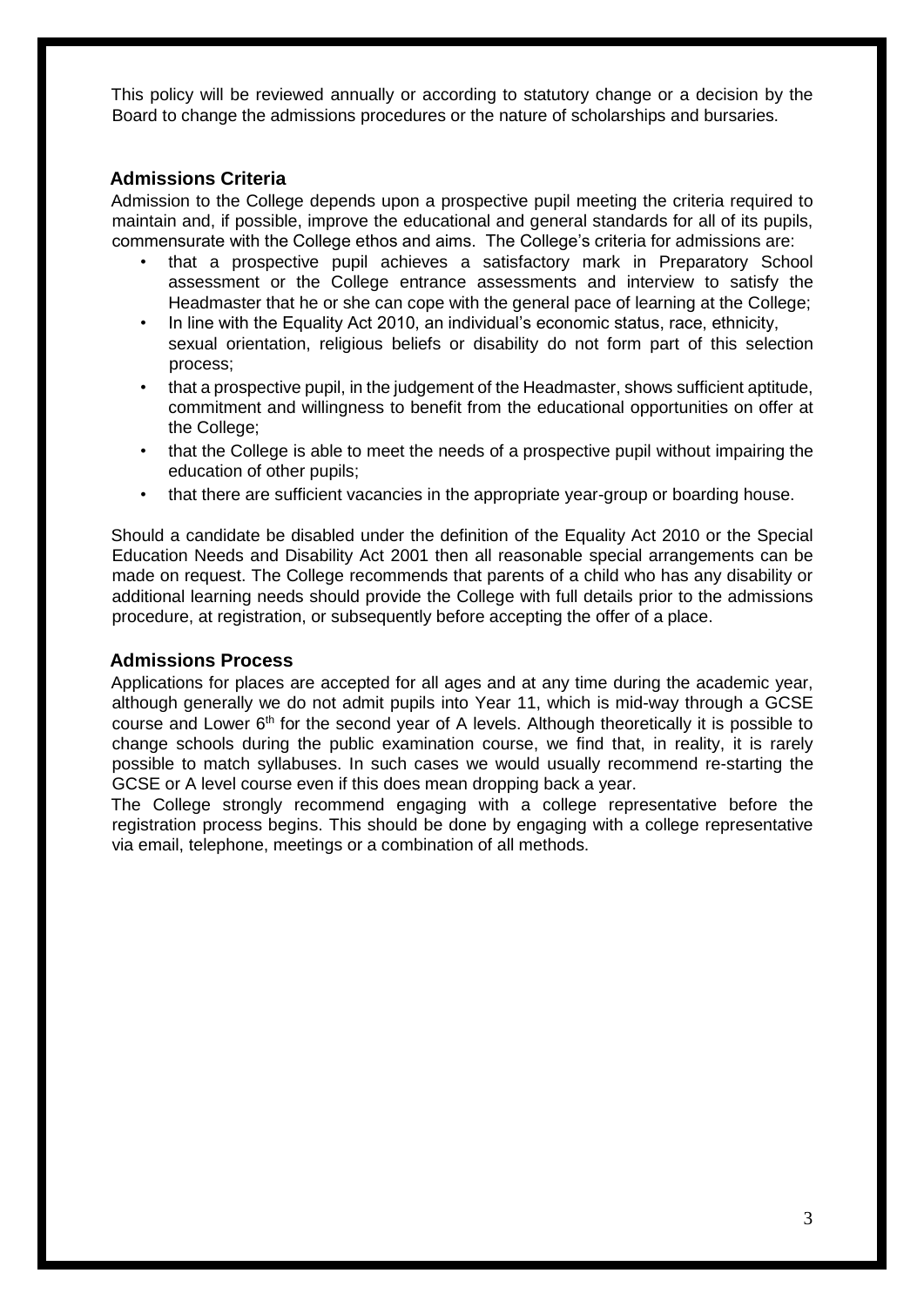

# **Initial Enquiry/Information Sharing**

Prior to a face to face meeting, the College recommends establishing a connection with the Admissions team. This allows for parents, students and the College to establish the key information, develop strong working relationships and identify whether the College will be the correct educational establishment for the student.

# **Initial Meeting (Face to Face)**

The College recommends both students and parents attend a face to face meeting with the College's Admissions Team, the meeting will include discussions regarding life at Myddelton College, admissions and how the College can educate, develop and aid the student to reaching his or her full potential. If the visiting party requires a tour of the College campus and facilities available, the party should highlight their interest and acknowledge their intentions to a member of the Admissions team at least one day prior to the face to face meeting.

## **Registration (Soft offer)**

Prior to academic assessment, parents are required to fill in a registration form including necessary details of the student and parent/guardians, complete with supporting documents, such as:

- Student's most recent school report
- Academic reference
- Details of any examinations taken

Completion of the Registration Form does not constitute the offer of a place.

## **Invitation to Assessment/Assessment**

The College holds the right to invite students to attend an entrance assessment, to be taken at the Admissions Manager's discretion. The assessment should last no longer than 90 minutes and will be focused on identifying student potential.

Any existing learning difficulties or disabilities will be taken into account at the application stage. Extra time for the entrance assessment can be organised where clear evidence is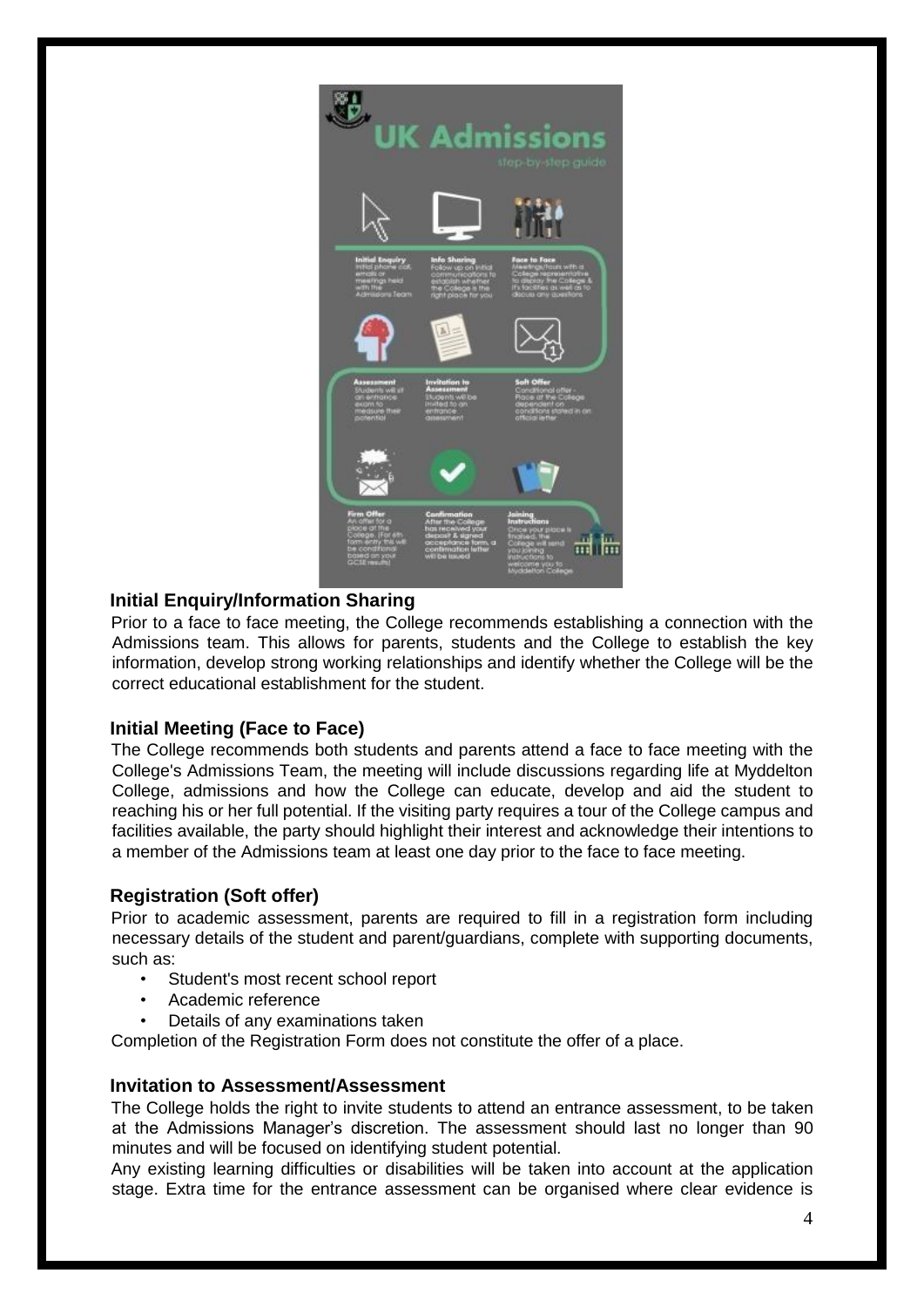provided of existing arrangements with an applicant's current school. Other access arrangements, for example, use of word processing or provision of a reader or scribe, may be requested where an educational psychologist's report exists (and has been provided) confirming details of a specific learning difficulty or disability.

In addition to this, applicants for entry into the Sixth Form (Year 12), will be interviewed by the Headmaster / Senior Leadership Team and a report will be requested from their current school. Applicants must note entry requirements and choose one of two methods of entry to the sixth form:

- If an applicant is looking to apply for a Sixth Form Scholarship, the applicant must achieve 8 GCSE passes at A\*-C (4-9) with at least 5 A\*/A grades.
- A satisfactory interview and school report with at least 5 GCSE passes at grade B or above.

All students not resident in the United Kingdom will need to fulfil the necessary visa requirements and procedures set down by United Kingdom Visas and Immigration.

# **Firm Offer**

Offers of a place are according to performance in the stated process, interview (where possible) and a satisfactory report from the student's previous school.

If the student is successful in the stated process, he or she will receive a firm offer regarding their place at Myddelton College. Applicants entering into Sixth Form (Year 12) will receive a conditional offer depending on their pending GCSE grades.

# **Acceptance of a Place (Confirmation)**

Admission will be subject to the availability of a place and the Pupil and the Parents satisfying the admission requirements at the relevant time. Admission occurs when the Parents accept the offer of a place. Myddelton College require confirmation of acceptance within 7 days. An invoice for the deposit (£500 for Day Students £1000 for Boarders, payable to secure a place) will be sent with the 'firm offer' and once this is paid and the acceptance returned, the place will be confirmed and you will receive our full joining details.

A deposit (Acceptance Deposit) as shown on the fees list for the relevant year will be payable when parents accept the offer of a place.

The Acceptance Deposit will be retained in the general funds of the College until the Pupil leaves and will be repaid by means of a credit without interest to the final payment of Fees or other sums due to the College on leaving, £100 will be deducted to join the Myddelton College Alumni. Parents may wish to donate the remainder of the Acceptance Deposit to the Myddelton College Bursary Foundation. If the College, for any reason, is unable to finally accept the pupil, then the deposit will be returned in full. The invoice for the first term's fees will be enclosed with the enrolment papers.

Current registration and deposit rates can be found on our website: www.myddeltoncollege.com/entryprocedures

# **Scholarships and Bursaries**

It is our intention that scholarships and bursaries are accessible to all gifted and talented individuals. The College has a sensitive and comprehensive scholarship and bursary system in place, to provide financial assistance to families who may think they can't afford to send their child to the College.

# **Scholarships at Myddelton College**

Aims of the scholarship programme at Myddelton College

- To reward and signify excellence
- To celebrate exceptional talent
- To broaden access to Myddelton College for all gifted and talented individuals.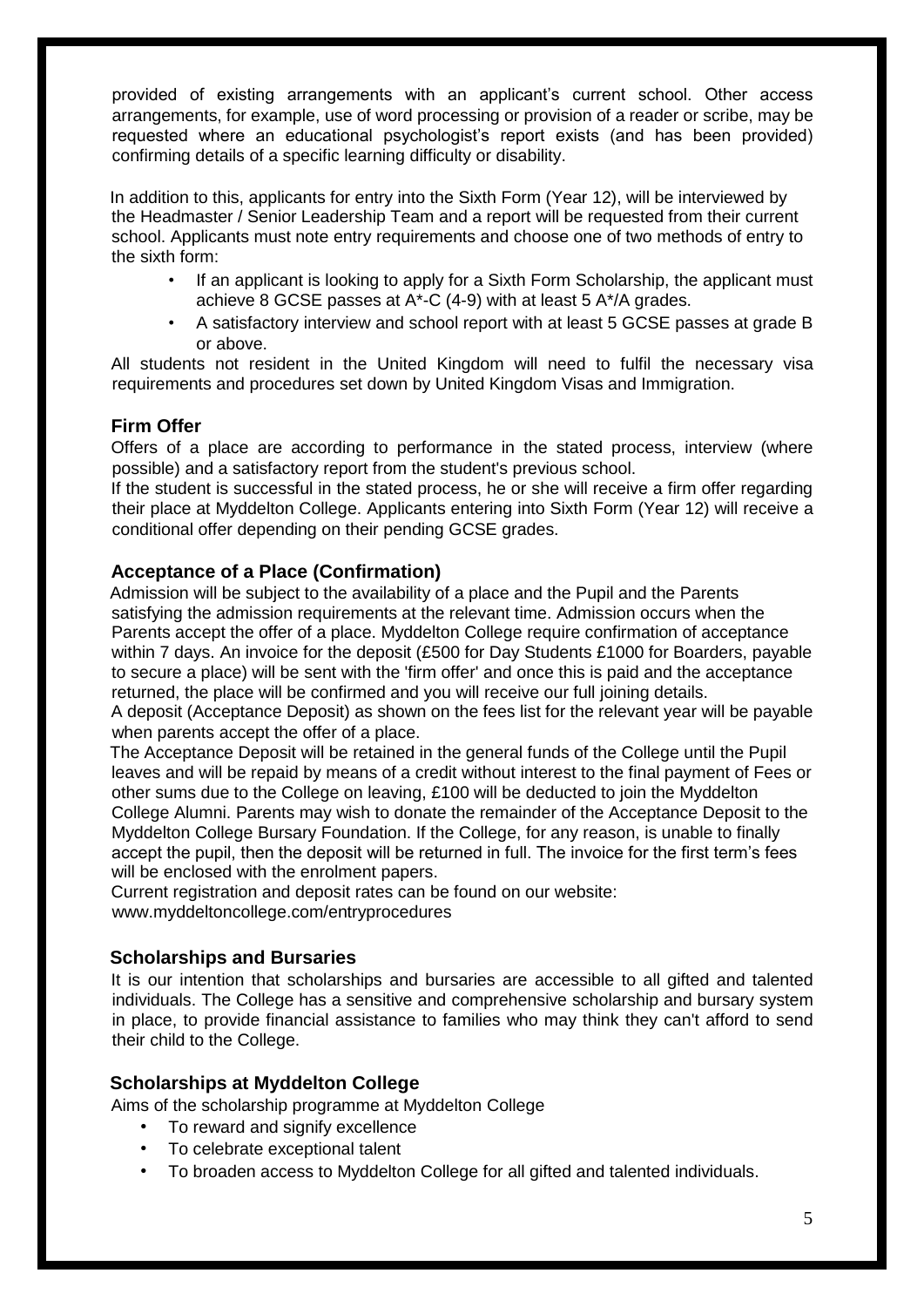## **Scholarships Outline**

The scholarship programme is designed to enable students who have a particular talent or aptitude to perform at the highest level. Scholarship students receive extra support and a programme of advanced study and activity that challenges them and broadens their understanding and skills. They learn to take pride and enjoyment in their expertise, to understand what it means to excel in a particular field. Scholarship students also act as ambassadors for their subject/s, encouraging others to share their enthusiasm and exploring ways to communicate their expertise and ignite interest in their fellow students.

It is the College's usual policy to limit the value of awards to 10%. However, it may be possible to enhance the value of an award with the addition of a bursary on an individual family circumstances (means-tested) basis. This is awarded at the Headmaster's discretion and this decision is final.

Fee remission is only on the day fees that you pay (after other remissions have been subtracted). Incidentals will be charged at the full amount.

#### **Scholarship Categories**

There are three categories of scholarship:

- Academic Scholarship
- Talent based Scholarship: Art, Drama, ICT, Music and Sport.
- The Myddelton Award

As part of the scholarship and bursary application, **ALL** students will need to provide the following evidence:

- 1. A personal statement. Candidates are required to write, in their own words, a short personal statement (approximately 300 words) about their work and interests in relation to the category of scholarship to which they have applied. The personal statement should include information on:
	- Why the candidate is applying this should include the candidate's ambitions and what interests them about the selected scholarship subject
	- What makes the candidate suitable, or what can they bring to the College  $-$  any relevant skills, experience or achievements gained from education, work or other extracurricular activities.
- 2. A portfolio containing evidence of their achievements:

#### o **For an Academic Scholarship**:

Students will also need to provide any prizes and certificates gained, as well as sample pieces of outstanding work with references from their teacher/s.

#### o **For a talent-based Scholarship:**

Students will also need to provide a portfolio of achievements including examination results, examples of outstanding work, and, depending on which Scholarship is being applied for, recordings, match reports, references from a specialist club or coach, or evidence of county level sporting success.

#### o **For our Myddelton Scholarships:**

Students will also need to provide any prizes and certificates gained, sample pieces of outstanding work, teacher references as proof of academic achievement, as well as evidence of achievements that relate to the specific talent on which they have been chosen to be judged. Please note that any scholarship applications without the sufficient supporting evidence will be rejected.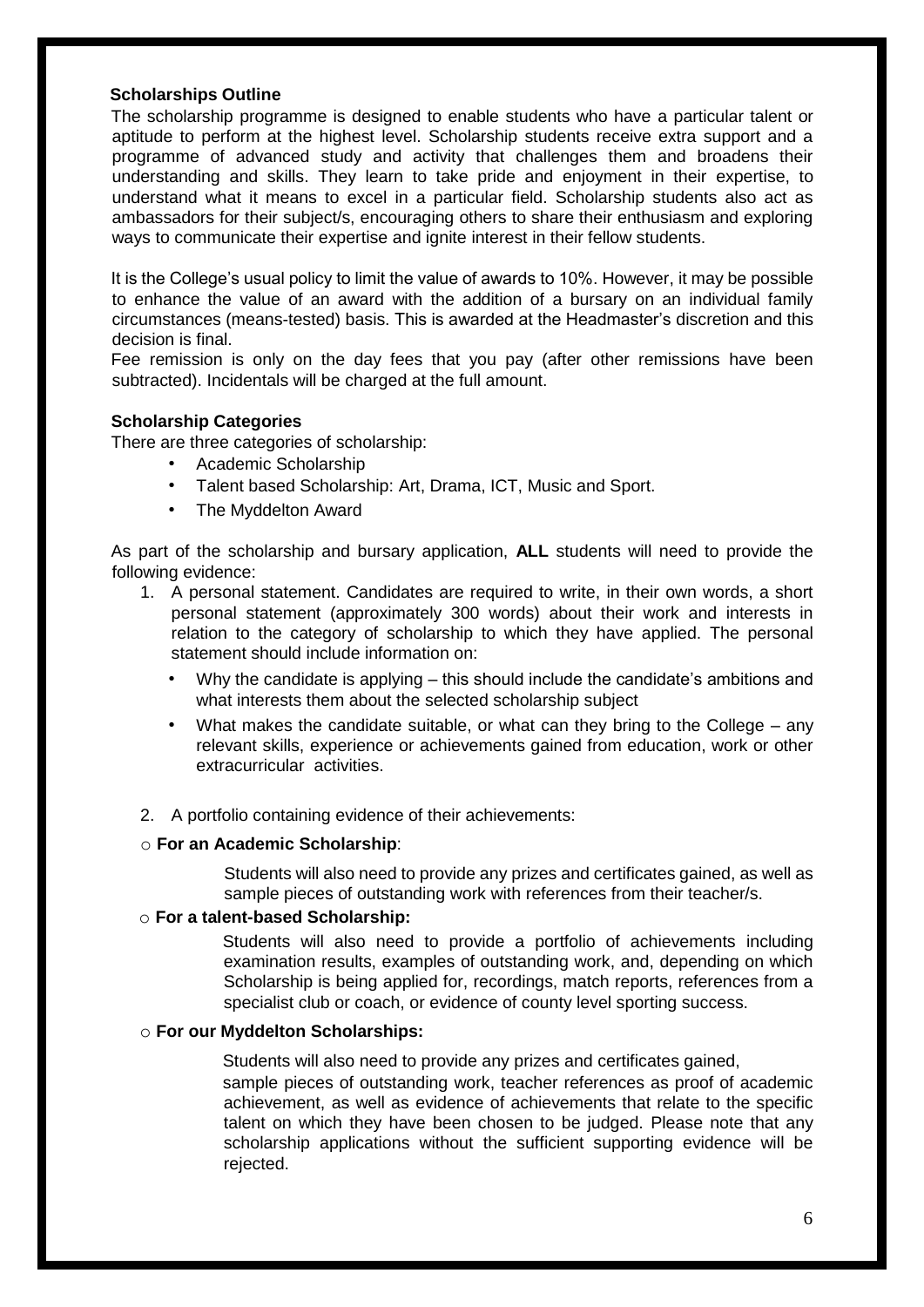## **Scholarship Conditions**

Scholarships are awarded subject to availability of spaces within the year group being entered. Students can apply for more than one scholarship.

Each scholarship is subject to a review of progress each year and the Headmaster reserves the right to withdraw the scholarship if satisfactory conduct, effort and progress are not being made or if the pupil is not contributing to the life of the school in an appropriate manner. The individual's conduct will be at the digression of the individual's teachers and Headmaster. There is no appeals process.

The School respects the confidentiality of scholarship awards and expects parents and pupils to do the same.

## **Scholars' Programme**

All Scholars are automatically part of the Scholars' Programme and are required to attend events organised for this group. The Scholars' Programme is centred on a diverse selection of Forums, talks, lectures, seminars and educational visits. In the Forums, pupils have talks/lectures from members of staff or from visiting speakers on topics beyond the syllabus. Pupils are often asked to read or undertake some other form of preparation for the meetings and discussion is a key part of them; the aim is to broaden the pupils' educational experience and horizons and to develop their skills as critical thinkers as they engage in rigorous debate on complex and challenging topics. We hope that these forums will help further a central aim of our teaching and learning, that pupils will come to enjoy scholarly learning for its own sake. The programme envisaged for Year 7 is focused on pupils asking questions that do not have definitive answers.

#### **Scholarship Application Process**

1. Complete the scholarship application form and return, along with a copy of your child's most recent school report and evidence to support the application to:

The Admissions Office, Myddelton College, Peakes Lane, Denbigh, Denbighshire, North Wales, LL16 3EN

- 2. The application will be reviewed, and an email will be sent inviting successful candidates to attend an entrance assessment day. Unsuccessful candidates will be contacted by letter. The College use a series of online cognitive base-line tests for entrance assessments to establish perspective pupil's potential, the results from these base-line tests will be used for the organisation's internal use only and will not be published in any form.
- 3. Successful candidates from the test day will then be invited to attend an interview and audition or trial with a College representative. Scholarship interviews can be arranged via 'zoom' if travel to College would be prohibitive.
- 4. If successful at this stage, a scholarship offer will be sent out within a fortnight of the interview. Unsuccessful candidates will be contacted at this stage.
- 5. In the event of a scholarship being awarded and accepted, candidates must make a formal application and register to join the school within 14 working days. This offer is dependent on a satisfactory reference from the candidate's current school.

## **Bursaries at Myddelton College**

Please note that the College will consider your child's academic performance in our selection process as well as your financial circumstances when deciding whether to award a bursary, and when setting the level of bursary support.

If you would like to apply for a bursary, please notify us as early in the application process as possible. This will be acknowledged, and then later you will be sent a financial assessment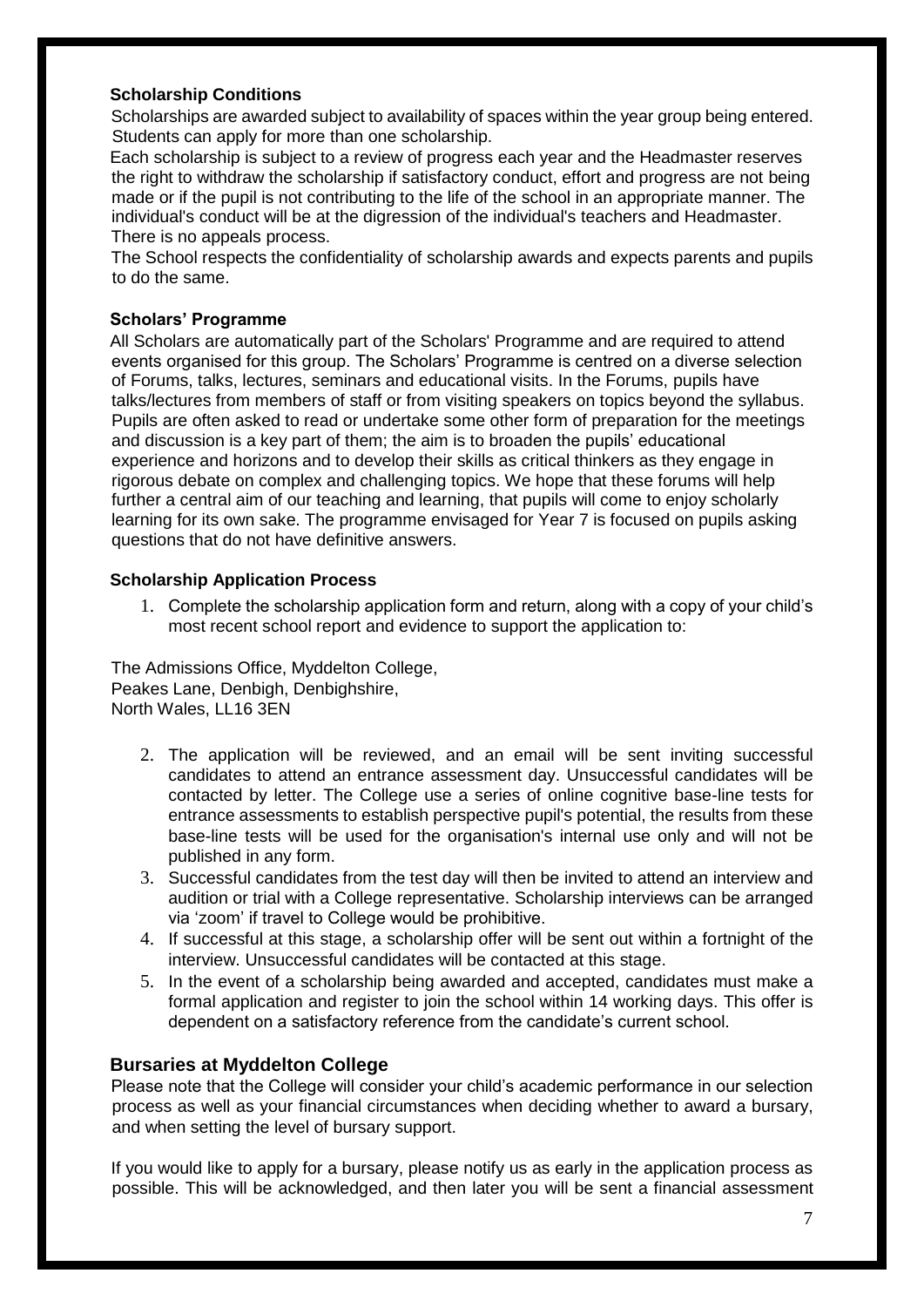form and guidance about its completion. You may be contacted to arrange a visit to your home by a representative of the College; one of the purposes of the visit will be to give you any support you might need with the completion of the financial assessment form.

Bursary awards are subject to repeat testing of parental means each year and may be varied upwards or downwards, depending on parental circumstances and the financial information provided. The income we use to fund bursary awards is limited, and we cannot guarantee that every application for support will be successful. The College respects the confidentiality of bursary awards made to families and recipients are expected to do likewise.

# **Bursary Categories**

There are two bursaries available:

- 1. Key Worker Bursary
- 2. Myddelton Bursary

As part of the scholarship and bursary application, **ALL** students will need to provide the following evidence:

- A personal statement Candidates are required to write, in their own words, a short personal statement (approximately 300 words) about their work and interests in relation to the category of scholarship to which they have applied.
	- A portfolio containing evidence of their achievements

Please note that any bursary applications without the sufficient supporting evidence will be rejected.

## **Estimating a Bursary Award**

The College realise that it will be helpful for you to estimate the size of the bursary support that may be awarded to you. We judge each application carefully, taking into account:

- All sources of income
- All outgoings
- All assets
- All liabilities
- The value and council tax band of the family home
- The size of the family

# **Bursary Application Process**

1. Complete the bursary application form and return, along with a copy of your child's most recent school report and evidence to support the application to:

The Admissions Office, Myddelton College, Peakes Lane, Denbigh, Denbighshire, North Wales,LL16 3EN

- 2. The application will be reviewed and an email will be sent inviting successful candidates to attend an entrance assessment day and interview with the Headmaster. Unsuccessful candidates will be contacted by letter. The College use a series of online cognitive base-line tests for entrance assessments to establish perspective pupil's potential, the results from these base-line tests will be used for the organisation's internal use only and will not be published in any form.
- 3. If successful at this stage, a scholarship offer will be sent out within a fortnight of the interview. Unsuccessful candidates will be contacted at this stage.
- 4. In the event of a scholarship being awarded and accepted, candidates must make a formal application and register to join the school within 7 working days. This offer is dependent on a satisfactory reference from the candidate's current school.